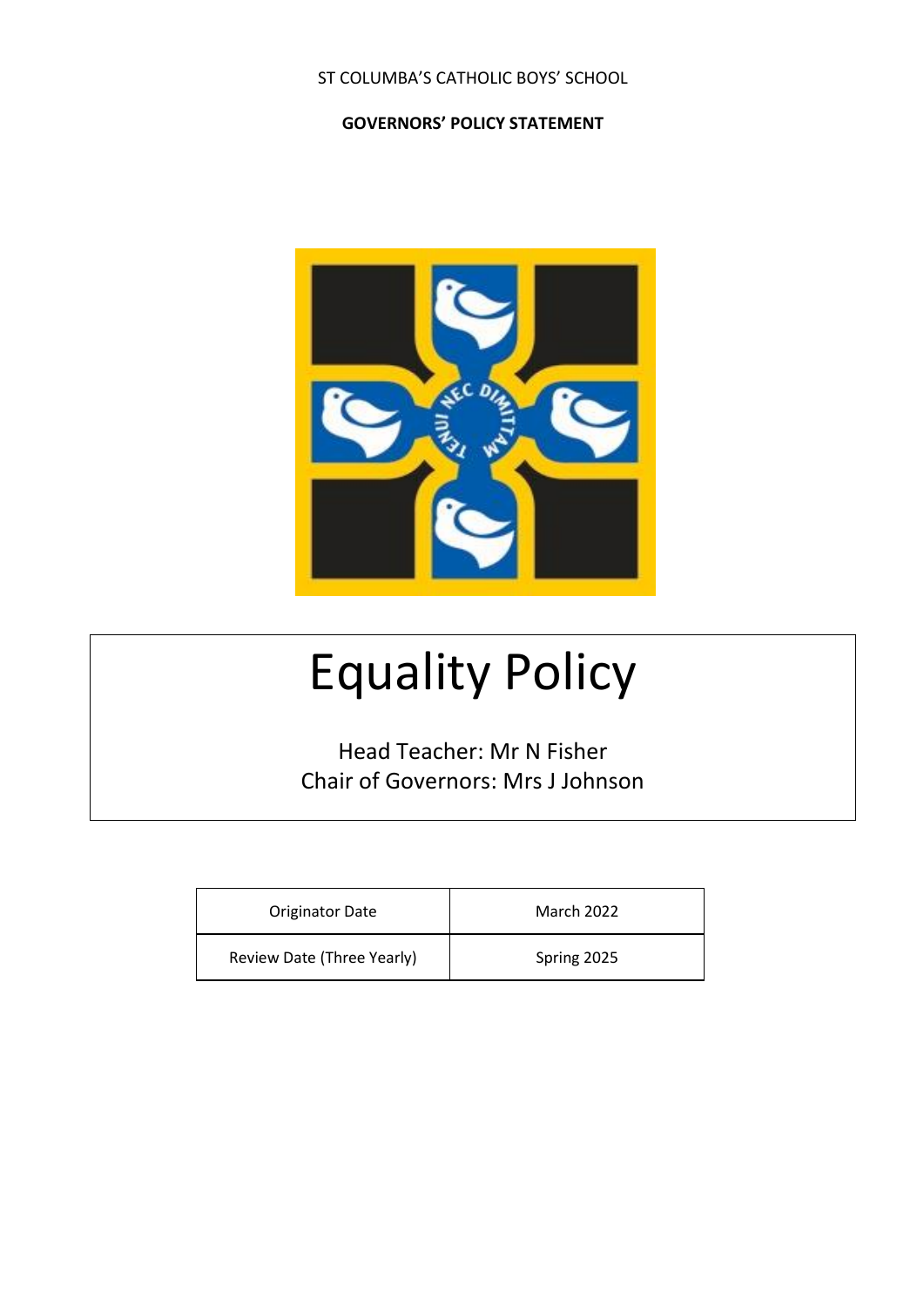#### **Introduction**

The Governing Board of St Columba's Catholic Boys' School is fully committed to the principle of equality of opportunity for all staff and in the provision of teaching and learning. Within the context of being a Catholic school firmly based on Gospel values we take pride in our increasingly diverse community and the cultural richness it brings with it. Our Vision Statement, given in the Appendix, explicitly states that we believe that everyone is a unique and special creation of God.

This policy outlines our commitment to equality and diversity. It sets out our intention to create an environment in which everyone in our school community can take full part in the academic, social and cultural life of the school. It also sets out our commitment to promote equality and celebrate diversity amongst our students, their families and our staff.

## **Context**

The Governing Board recognises that certain groups of people in society have historically been disadvantaged on the basis of their race, gender, disability, religion or beliefs, sexual orientation or age. We will put in place a range of actions consistent with the Equalities Act 2010 to eliminate prejudice, unlawful discrimination and victimisation within the school community.

We will ensure that everything we do, helps to:

- Eliminate discrimination, harassment, victimisation and any other conduct prohibited by the Equality Act 2010;
- Advance the equality of opportunity between people who share a protected characteristic and those who do not; and
- Foster good relations between people who share a protected characteristic and those who do not.

This policy has been developed in line with the catholic values and principles of our school. All employees are required to support the ethos of the school in their professional life and our policies reflect that requirement. In summary this policy covers the need for equality in respect of the following protected characteristics:

- Gender;
- Gender reassignment;
- Disability;
- Age;
- Race, including ethnic or national background;
- Religion or belief;
- Sexual orientation;
- Marital status; and
- Pregnancy or maternity.

#### **Equalities Statement in the context of the School Ethos**

The entitlement to develop learn and work in an environment free from discrimination is implicit in the vision of St Columba's, the core of which is the ultimate worth and dignity of every human being. No member of our school community shall suffer unlawful discrimination on the basis of the protected characteristics of gender, gender reassignment, disability, age, race, sexual orientation, marital or civil partnership status, religion or belief or pregnancy or maternity. Allegations of unlawful discrimination will be investigated and pursued in line with the school's grievance and disciplinary procedure. The school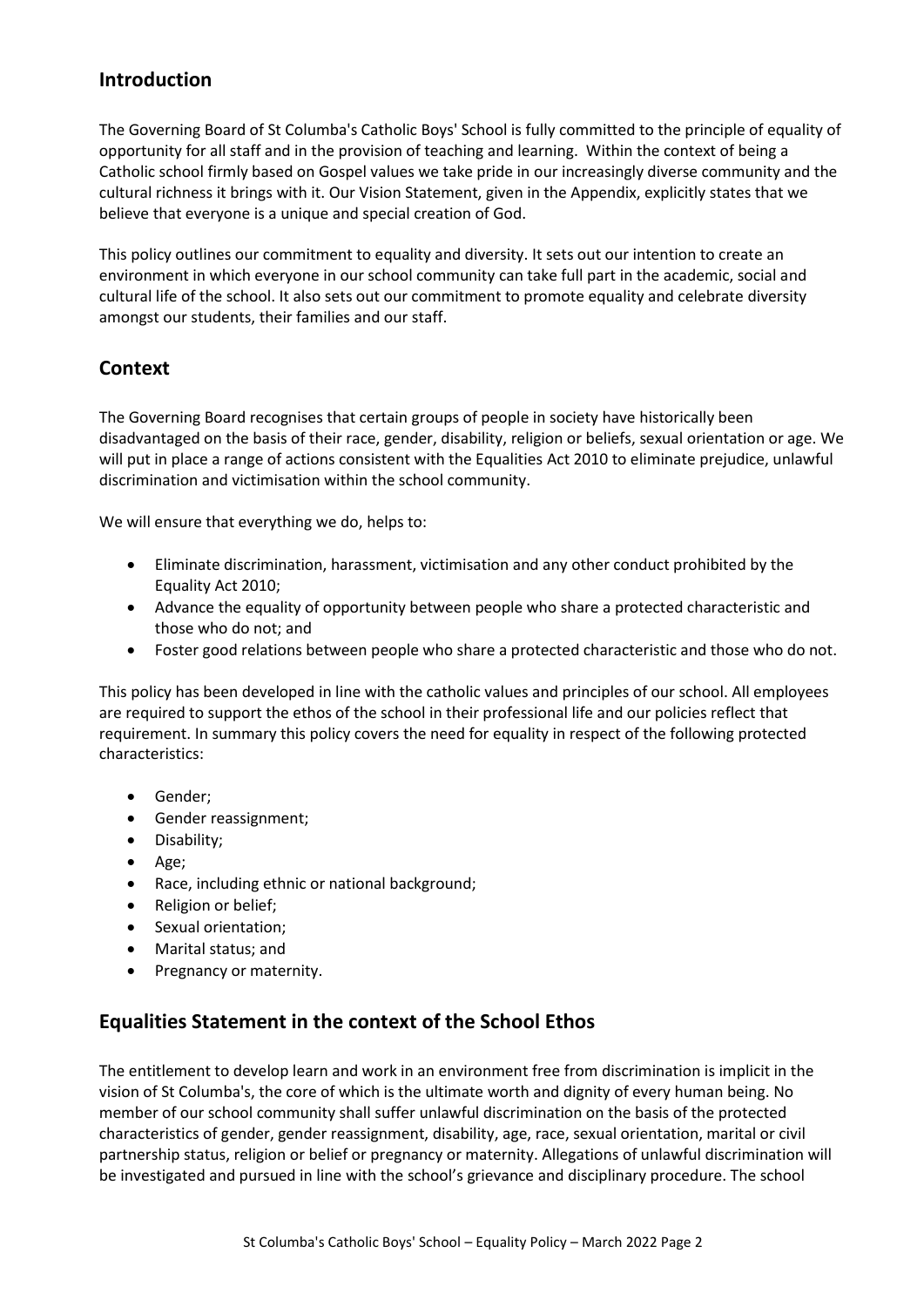recognises that in some cases it may be necessary to put in place favourable treatment for some individuals or groups in the interest of securing sustainable equality of access and opportunity within the limit of what is allowed by law.

The assurance of equality of opportunity and freedom from discrimination must permeate all aspects of school life including:

- Teaching, learning and assessment;
- Behaviour and discipline, including sanctions;
- Student rewards;
- Advice and guidance;
- Personal development and pastoral care;
- Extra-curricular opportunities and participation;
- Admissions, attendance and punctuality;
- Curriculum and options;
- Staff recruitment, promotion and professional development;
- Employment policies and practice;
- Partnerships with other schools; and
- Partnerships with parents and communities.

We are committed to:

- Actively tackling discrimination and promoting equal opportunities and positive attitudes;
- Encouraging, supporting and helping our students and staff to reach their potential;
- Working with parents, carers and the wider community to tackle discrimination; and
- Making sure that the Equality Act 2010 is implemented and its effectiveness is monitored.

#### **Responsibilities**

The Governing Board is responsible for:

- Ensuring that the school complies with the provisions of the Equality Act 2010 and any other relevant legislation; and
- Ensuring that that the Equality Act 2010 is implemented and reviewed.

It achieves these broad aims by:

- Promoting equality as an explicit aim in all school policies;
- Ensuring that this policy reflects a belief in diversity that embraces individuals and promotes community spirit;
- Ensuring that policies are developed through wide consultation in school;
- Ensuring that no student is discriminated against in the provision of services offered to students that relate to education;
- Ensuring that all job descriptions include a commitment to equality and diversity as part of their specifications;
- Ensuring that all recruitment, employment and promotion and staff development policies and practices reflect the ethos of the school and the requirements of equality legislation; and
- Incorporating equality targets into the School Improvement Plan to ensure that all individuals and groups (regardless of their protected characteristic status) achieve their potential and make good progress.

The Head Teacher and Senior Leadership Team (SLT) are responsible for: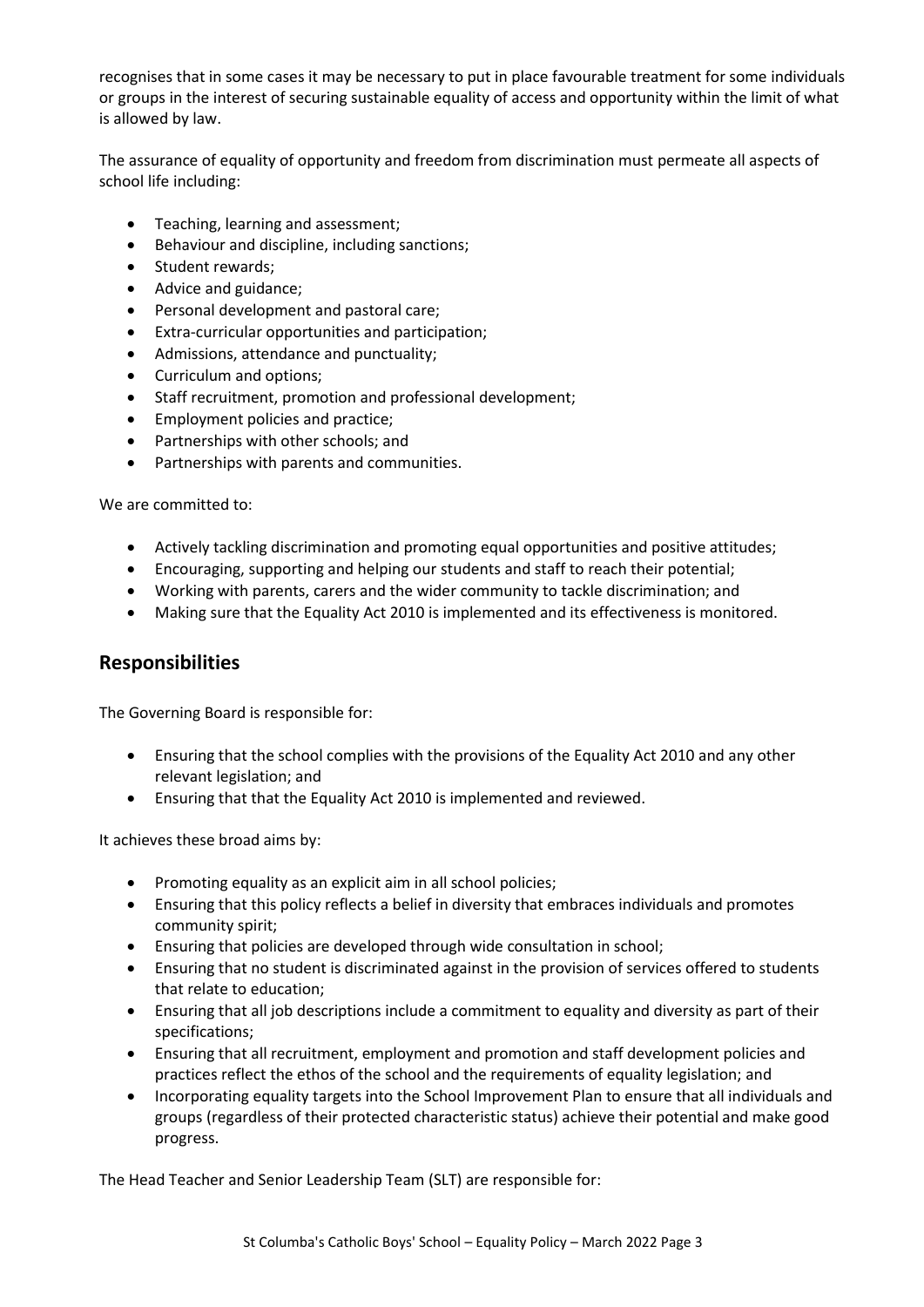- Ensuring that the Equality Policy is published and that students, parent and carers, staff and governors are informed;
- Ensuring that Employment Practices including promotion and staff development are fair and nondiscriminatory;
- Ensuring that the Policy is delivered and reviewed and produce regular information about how the policy is working and providing training for staff if necessary;
- Ensuring that all governors know their responsibilities and receive training and support in carrying them out; and
- Taking appropriate action in cases of harassment or discrimination against a protected characteristic.

All staff are responsible for:

- Dealing with incidents of harassment based on protected characteristics and being able to recognise and tackle bias and stereotyping;
- Promoting equal opportunities, positive attitudes and avoiding discrimination against anyone on the grounds of a protected characteristic;
- Keeping up to date with the law on discrimination and taking up training and learning opportunities; and
- Being aware of the importance of equality of opportunities and fairness as a staff body and drawing attention to any areas or events which may cause concern.

# **Monitoring**

Data relating to student achievement, progress and behaviour will be monitored against protected characteristics and targets set as appropriate. That data will also inform planning and decision making. Other data will be monitored, including school trip take-up, participation in extra-curricular activities, and options decisions. The occurrence of incidents of discrimination will be logged. Any data relating to complaints or grievances regarding equalities or discrimination will also be considered. All of this date will be used to assess the impact of the Equality Policy and practice. Working practices will be reviewed as necessary in the light of the findings.

#### **Assessing and Reviewing Policies**

All school policies are reviewed as part of a rolling programme. Any that are relevant to equalities will be judged against their effectiveness in tackling unlawful discrimination and promoting equal opportunities and positive attitudes. This policy shall be published as part of the governors' policy documentation and will be made available to any staff, student or parents or carer on request. It will also be uploaded to the school's website. Any breaches of this policy will be treated seriously.

# **Strategic Equality Objectives**

- To work towards addressing underachievement by any group of students with protected characteristics;
- To monitor the composition of staff by reference to protected characteristics and address identified imbalances and under representation compared with our local population;
- To review the reward and sanction data (including Fixed Term and Permanent Exclusions) and to ensure there is no bias towards any particular vulnerable group and take action where necessary;
- To ensure that all applications from underrepresented groups are encouraged when filling staff vacancies;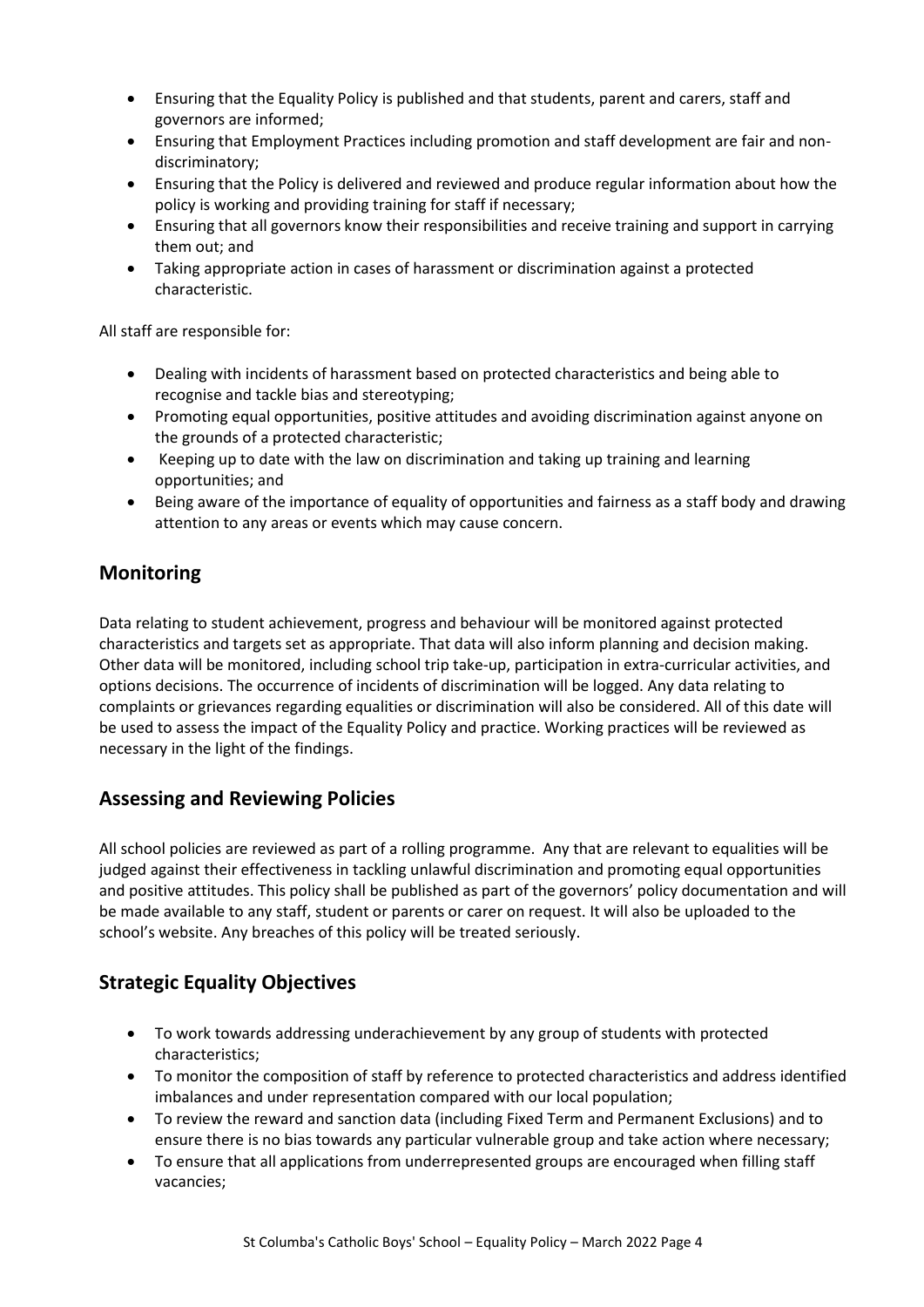- To ensure that all staff undertake equalities training during the next 12 months and to ensure it is covered in induction training; and
- To consider establishing an Equalities Group to review and assess objectives and take action where necessary.

#### **Compliance with the Equality Duty**

At St Columba's Catholic Boys' School, we are happy to demonstrate how we meet the Equality Duty. We take our responsibilities very seriously and it is important to us. When we make decisions about the school, we consider the three aims of the Equality Duty:

- 1. How we eliminate unlawful discrimination, harassment and victimisation;
- 2. How we advance equality of opportunity; and
- 3. How we foster good relations between all people.

The school celebrates the diversity of its staff and student body. It is actively promoted through school publications including the website, prospectus, staff handbook and through wide range of activities for students including Black and Asian History Month.

As a school we make use of performance data and benchmarking across all aspects of teaching targets to support identified under-performing groups.

## **Eliminate Unlawful Discrimination, Harassment and Victimisation**

Any form of discrimination, harassment or victimisation will not be tolerated within the school. Our Code of Conduct is published in all classrooms and provides the framework for how we expect our students to behave. All students will be asked to sign the Equal Opportunities statement which is in the Student Planner. The Behaviour for Learning Policy ensures that all students have a right to learn and that teachers have a right to teach and that any disruptive behaviour is dealt with calmly, quickly and fairly. It clearly outlines our expectations of every student and gives practical guidance to staff as to how best manage classroom situations.

The school has an Anti-Bullying Policy which it follows. This emphasises that we are committed to providing a caring, friendly and safe environment for all of our students so that they can learn in a relaxed and secure atmosphere. Bullying of any kind is not acceptable in our school. We believe that all forms of bullying hurt and that nobody deserves to be a victim of bullying. Every individual has the right to be treated with respect. If bullying does occur, all students should know that we have multiple reporting strategies and be able to use them knowing incidents will be dealt with promptly and effectively. Similarly, staff must also feel that they are safe from of discrimination, harassment or victimisation.

Celebrating diversity also forms part of our Curriculum. Students take part in regular extended tutorials where a wide range of themes are delivered; eSafety awareness; Lentern charity, Black History Week; Anti-Bullying; road safety awareness as well as a wide range of spiritual themes conducive to our Catholic ethos.

# **Advance Equality of Opportunity**

All students at the school are warmly welcomed and valued for the people they are and the contribution they make. They are taught with an expectation and within an environment that encourages them to be the very best they can be. All student data is monitored very closely with a dedicated team responsible for monitoring each Year group and the vulnerable individuals or groups it contains. Our target setting ensures that each and every student is working to their full capacity. Vulnerable groups are identified in each Year group and their progress is monitored by individual staff members with action plans in place to ensure that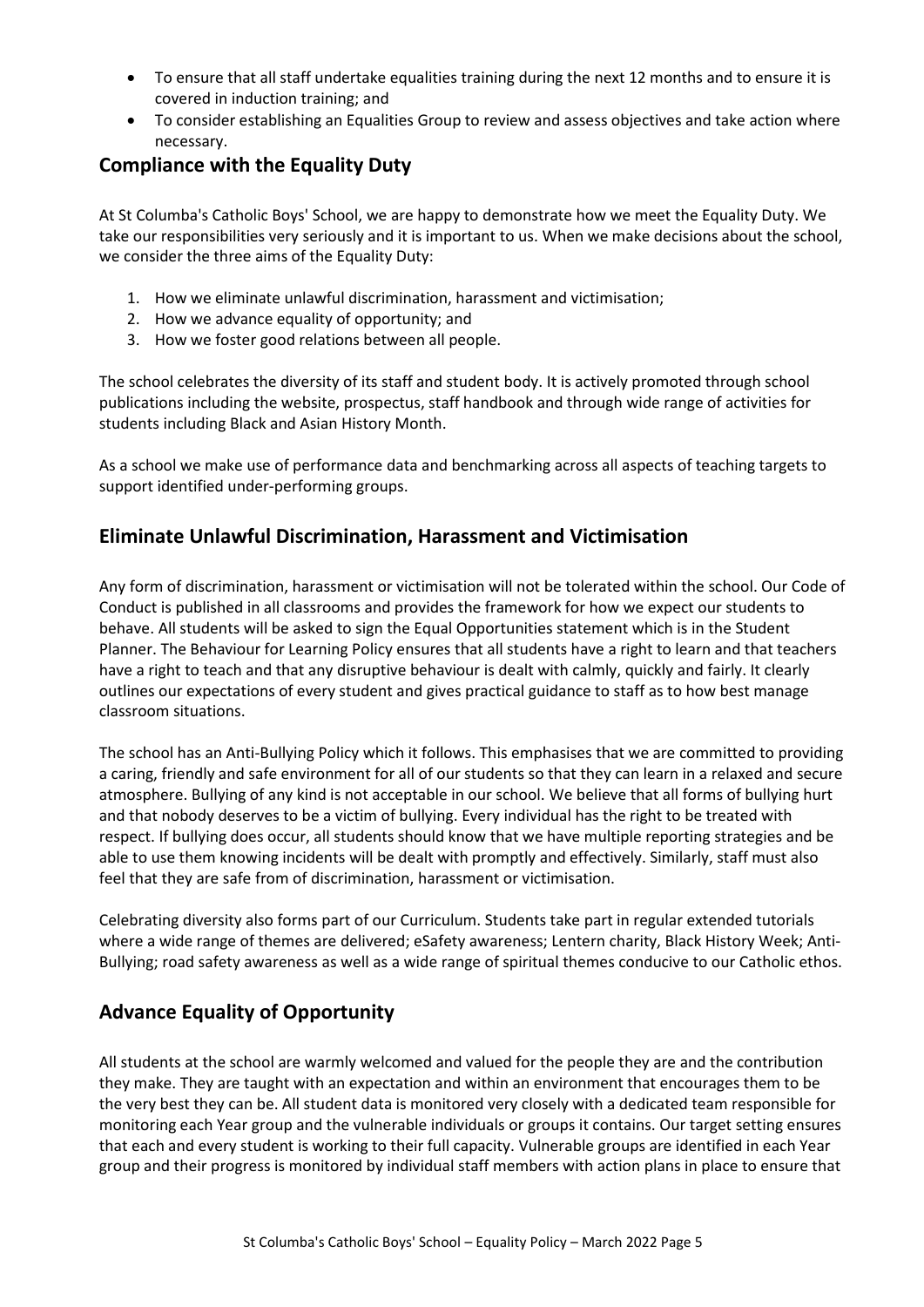each student is supported to reach their full potential.an example of this is the students who come into school with below L4 in KS2 SATs tests. These students are those that traditionally fail to reach C grades at GCSE. Intervention groups have been set up in both literacy and numeracy by specialist teachers to ensure that these students achieve their best.

Parental involvement is closely monitored to ensure that all parents are able to communicate fully with the school and that any barriers to communication are effectively removed wherever possible. Parents are very much welcomed into the school and there are many occasions, both formal and informal, where this is facilitated. Attendance at Parents' Evenings is monitored and those who do not attend are followed by letter or telephone call. All parents are sent a weekly newsletter; a termly 'Reflection' publication, and the school's Twitter feed and website are updated regularly with school news and events. We are currently developing the SIMS Learning Gateway which is accessible for all staff, students and parents/ carers enabling data on attendance, achievements and targets to be viewed.

## **Fostering Good Relations between People**

Engagement with our local community is a key focus of the school. We have a well-developed and active student council who have suggested many improvements to the fabric of the school which have been implemented. The student leadership teams, comprising prefects, peer mentors and academic mentors impact on a daily basis the working life of the school, as do librarians, chaplaincy group members and cybermentors who graduated as part of the National Cybermentor Scheme.